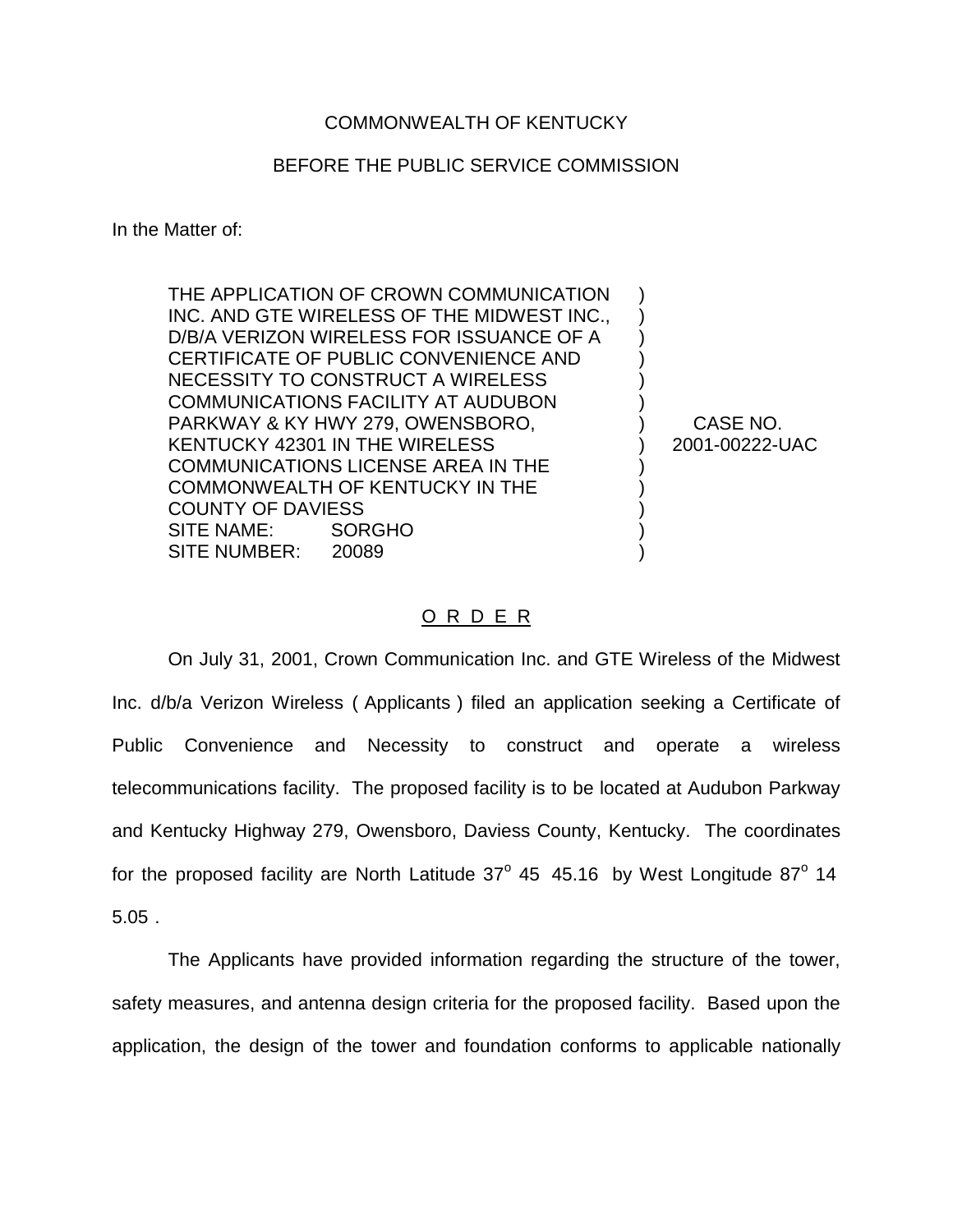recognized building standards, and a Licensed Professional Engineer has certified the plans.

Pursuant to KRS 100.987, the Applicants have submitted the uniform application to the local planning unit. On September 13, 2001, the Owensboro Metropolitan Planning Commission approved the application on the condition that a nearby tower, owned by Adelphia Cable, Inc., be removed concurrently with construction of the proposed facility. Applicants have agreed to comply with the conditions contained in the approval recommendation. The Applicants have filed applications with the Federal Aviation Administration ( FAA ) and the Kentucky Airport Zoning Commission ( KAZC ) seeking approval for the construction and operation of the proposed facility. Both decisions are pending.

The Applicants have filed evidence of the appropriate notices provided pursuant to 807 KAR 5:063. The notices solicited any comments and informed the recipients of their right to request intervention. On October 25, 2001, the Commission granted full intervention to Wayne Collier. Mr. Collier failed to supply the Commission with a notice of intent to appear at the public hearing, which was scheduled for January 17, 2002. However, full intervention was also granted to Ree Wilson, who subsequently filed a notice to appear at hearing. At the hearing, a settlement was reached between Mr. Wilson and the Applicants. On January 17, 2002, Mr. Wilson filed a waiver of objections with the Commission that also included his motion to withdraw intervention.

The Commission, having considered the evidence of record and being otherwise sufficiently advised, finds that the Applicants have demonstrated that a facility is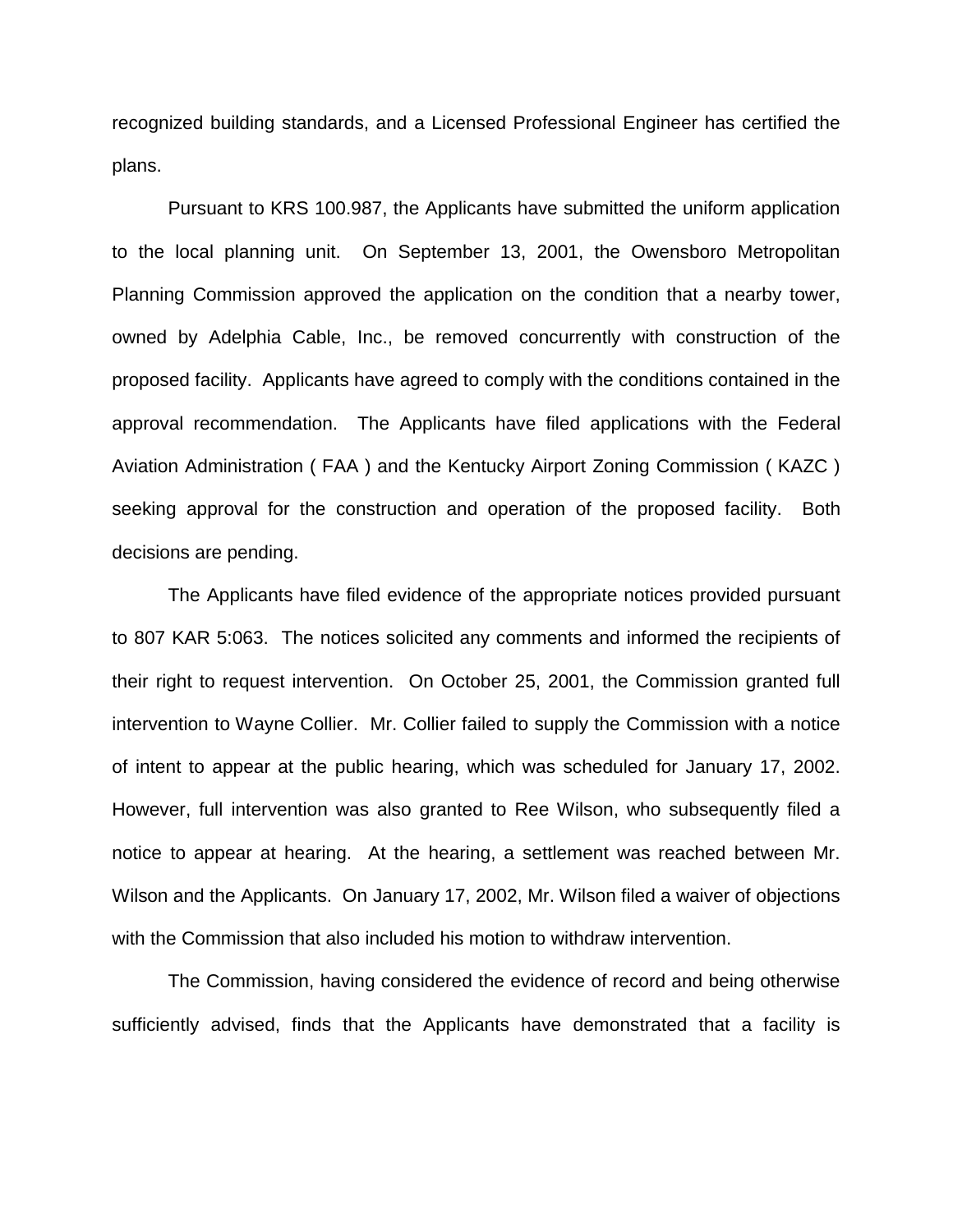necessary to provide adequate utility service and therefore a Certificate of Public Convenience and Necessity to construct the proposed facility should be granted.

Pursuant to KRS 278.280, the Commission is required to determine proper practices to be observed when it finds, upon complaint or on its own motion, that the facilities of any utility subject to its jurisdiction are unreasonable, unsafe, improper, or insufficient. To assist the Commission in its efforts to comply with this mandate, the Applicants should notify the Commission if they do not use this antenna tower to provide service in the manner set out in their application and this Order. Upon receipt of such notice, the Commission may, on its own motion, institute proceedings to consider the proper practices, including removal of the unused antenna tower, which should be observed by the Applicants.

IT IS THEREFORE ORDERED that:

1. The Applicants are granted a Certificate of Public Convenience and Necessity to construct a wireless telecommunications facility. The proposed facility is to be located at Audubon Parkway and Kentucky Highway 279, Owensboro, Daviess County, Kentucky. The coordinates for the proposed facility are North Latitude  $37^{\circ}$  45 45.16 by West Longitude  $87^{\circ}$  14 5.05.

2. Applicants shall remove, or cause to be removed, the existing tower located at the northeast corner of the intersection of Audubon Parkway and Kentucky Highway 279 in Daviess County with the coordinates North Latitude  $37^{\circ}$  45 48.6 by West Longitude  $87^\circ$  13 48.6. The removal of the existing tower shall be completed within ninety (90) days of the completion of construction of the proposed tower with written notice to the Commission.